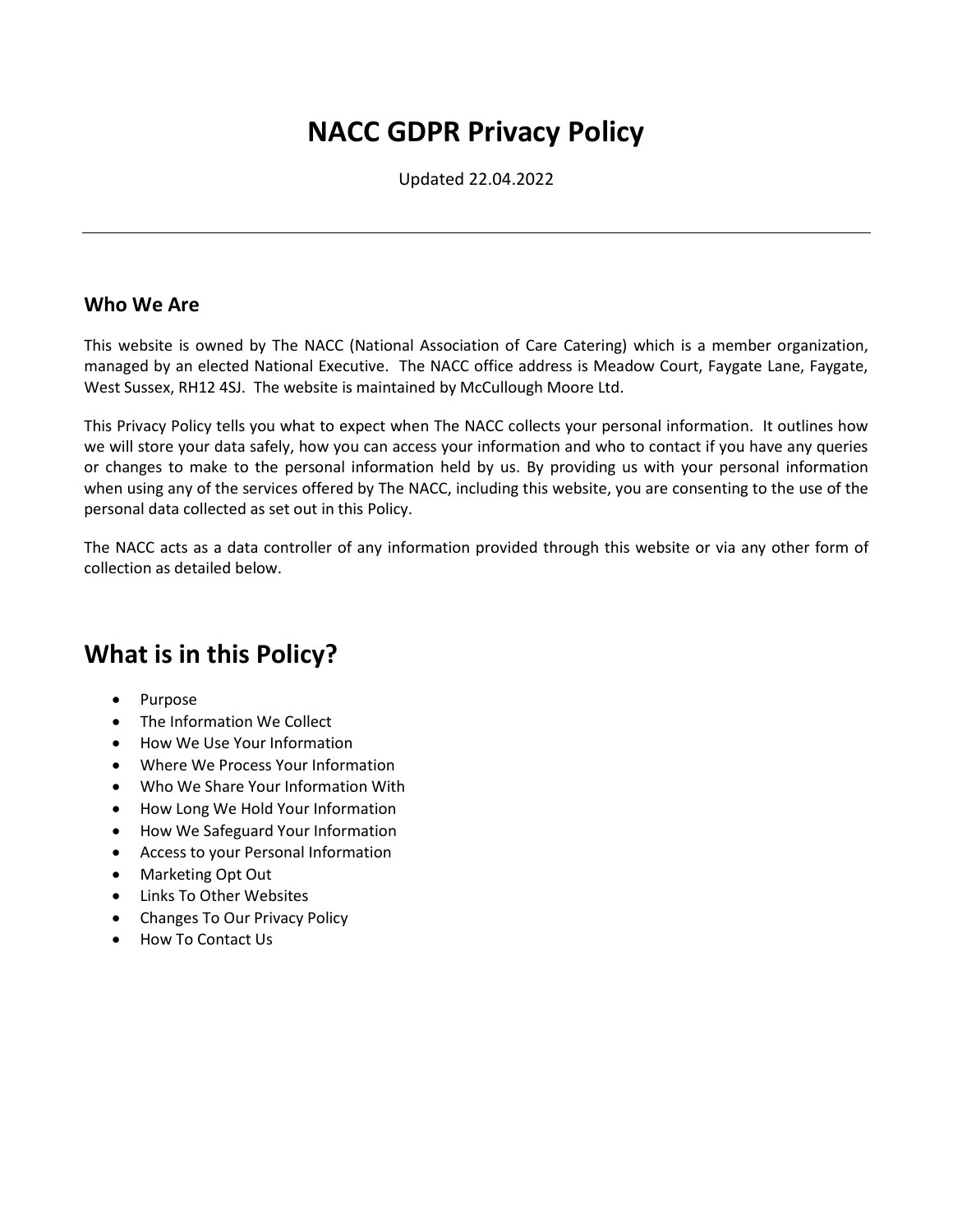#### **Purpose**

The NACC collects and processes your information to provide your membership of the NACC, also for the purposes of registering you for an event or training course or providing you with a product or service or to contact you about services that we feel might reasonably be of interest to you. This legitimate interest is known as the lawful basis upon which we process your information.

#### **The Information We Collect**

We may collect personally identifiable information about you when you become a member, a partner or register for an NACC event, this includes information you knowingly supply and information collected by our website. Depending on the services this could be: -

- the data you fill in on a membership form, delegate or exhibitor form, when you sign up for a newsletter or enter a competition, such as your name, address, email address, card details, billing information and other information
- data from you, either when you communicate over the phone, by email or any other written correspondence
- data you provide when attending an Event including supplying your business card
- data that you enter on our website www.thenacc.co.uk
- your IP address, domain name and details of which version of web browser you use
- information on how you use the site, using cookies. Cookies are small pieces of information which recognise a user's electronic device when accessing our website.

#### **How We Use Your Information**

We are committed to protecting and respecting your privacy and will only use your personal information to:

- provide you with your membership and to administer renewals
- to provide any services, training or products you have requested
- let you know about any changes to our service
- manage our competitions and contact the winners
- send you information about products and services of the NACC Premier Partners
- send you reminders about the event or training course you have registered for
- send you direct marketing by telephone, post, email, or SMS about special offers and current or new products or events that you may be interested in and also news and industry resources that affect the Care Sector
- invite you to share your opinions and comments through a research study about our service
- track traffic flows and to make our websites easier for you to use
- plan and manage our business activities by understanding aggregated analysis on behaviour and habits.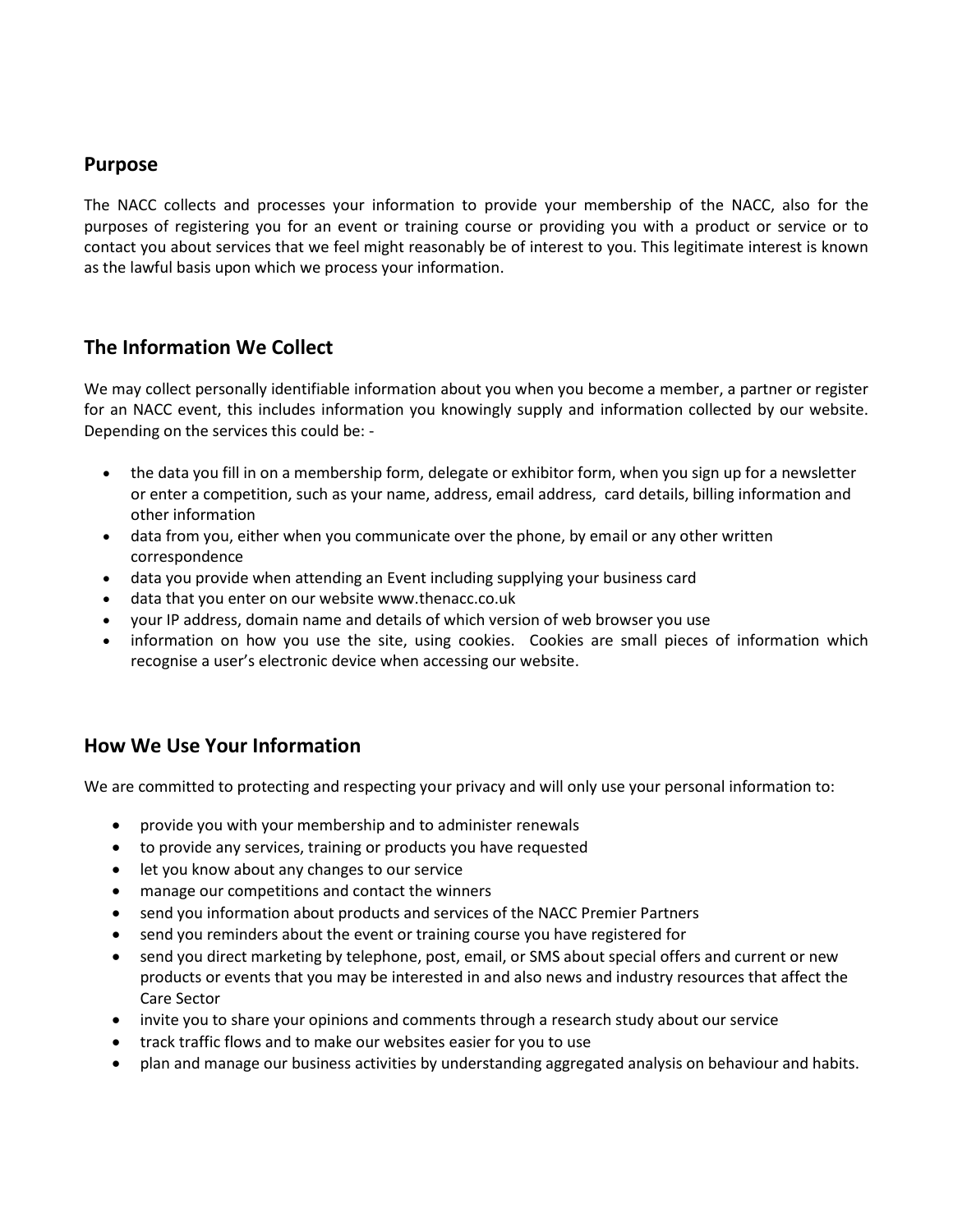This data can be viewed by our staff and third-party businesses that we engage from time to time to provide us with services to fulfil NACC membership and events.

#### **Where We Process Your Information**

We store your data on secure servers in the European Economic Area (EEA). By submitting your personal data, you agree to this. We have strict controls in place to ensure security and privacy of your information and the data we hold.

#### **Who We Share Your Information With**

We use a number of third party organisations to help provide a professional service to our customers. These organisations are our data processors and are recipients of the personal information that you provide to us. However, we only disclose the personal information that is necessary to deliver the service. Our data processors are strictly controlled on how they deal with your data and we have a contract in place that requires them to keep your information secure and not to use it for their own direct marketing purposes.

Services provided by our third party businesses may include:

- Managing of Marketing and Direct Mail campaigns
- Registering and Badging for the Event
- Training Companies
- Exhibitor and Partners bookings
- Hotel and Event venue bookings

If you register for an event, your name and/or organisation may appear on a list which we share with other delegates at the event.

We will not share your information with any other organisation for marketing, market research or commercial purposes, and we won't pass on your details to other websites.

We will only pass on your personal information if we have a legal obligation to do so.

#### **How Long We Hold Your Information**

We will only store your data for a reasonable amount of time after the event or when your membership expires, which is necessary to fulfil our obligations in accordance with any contract you have with us or as required by law. Our retention periods for personal information held by us is reviewed on a regular basis.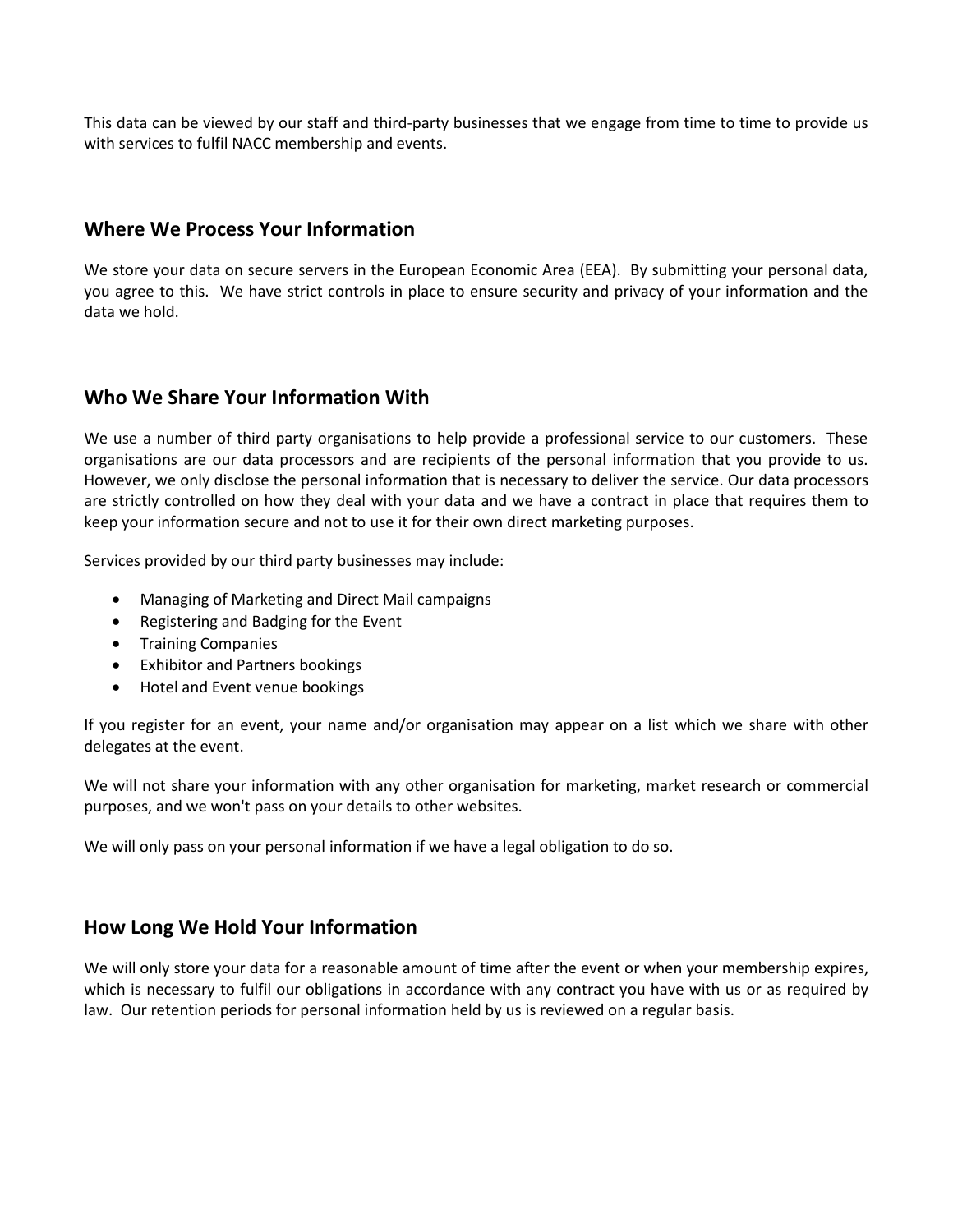#### **How We Safeguard Your Information**

When you give us your personal information, we have procedures and security features in place to keep your data secure once we receive it. Sensitive information such as credit card details are encrypted and protected on SSL. (SSL stands for Secure Sockets Layer, which is standard security technology for establishing an encrypted link between a web server and a browser).

Non sensitive data is transmitted normally over the internet which cannot be guaranteed to be secure. Whilst we take steps to protect your information we cannot guarantee the security of any information you transmit to us in this way and you do so at your own risk.

#### **Access to your Personal Information**

You have the right to access the personal information we hold, update it or delete it. You also have the right to restrict processing of your data.

If you would like to exercise any of these rights or view the data we hold about you, please email us at *[info@thenacc.co.uk](mailto:info@thenacc.co.uk)* or write to us at The NACC Office, Meadow Court, Faygate Lane, Faygate, West Sussex RH12 4SJ, enclosing 2 forms of personal identification.

We will endeavor to fulfil your request within 48 hours of receipt of your request.

## **Marketing Opt Out**

If you do not wish to receive marketing materials from us you may withdraw your consent at any time and free of charge as follows:

Opting Out of Emails - If you do not wish to receive any emails please call us on 08707 480180 or email us at info@thenacc.co.uk.

Opting Out of SMS TEXT - to opt out of SMS marketing just reply "STOP" to any of our messages

Opting Out of Direct Mail – please write to us at the address at the end of this privacy policy, call us on 08707 480180 or email us at [info@thenacc.co.uk](mailto:info@thenacc.co.uk)

Opting Out General - please write to us at the address at the end of privacy policy, call us on 08707 480180 or email us at [info@thenacc.co.uk](mailto:info@thenacc.co.uk)

#### **Links To Other Websites**

We sometimes have links to other websites, please note this privacy policy only applies to our website www.theNACC.co.uk.